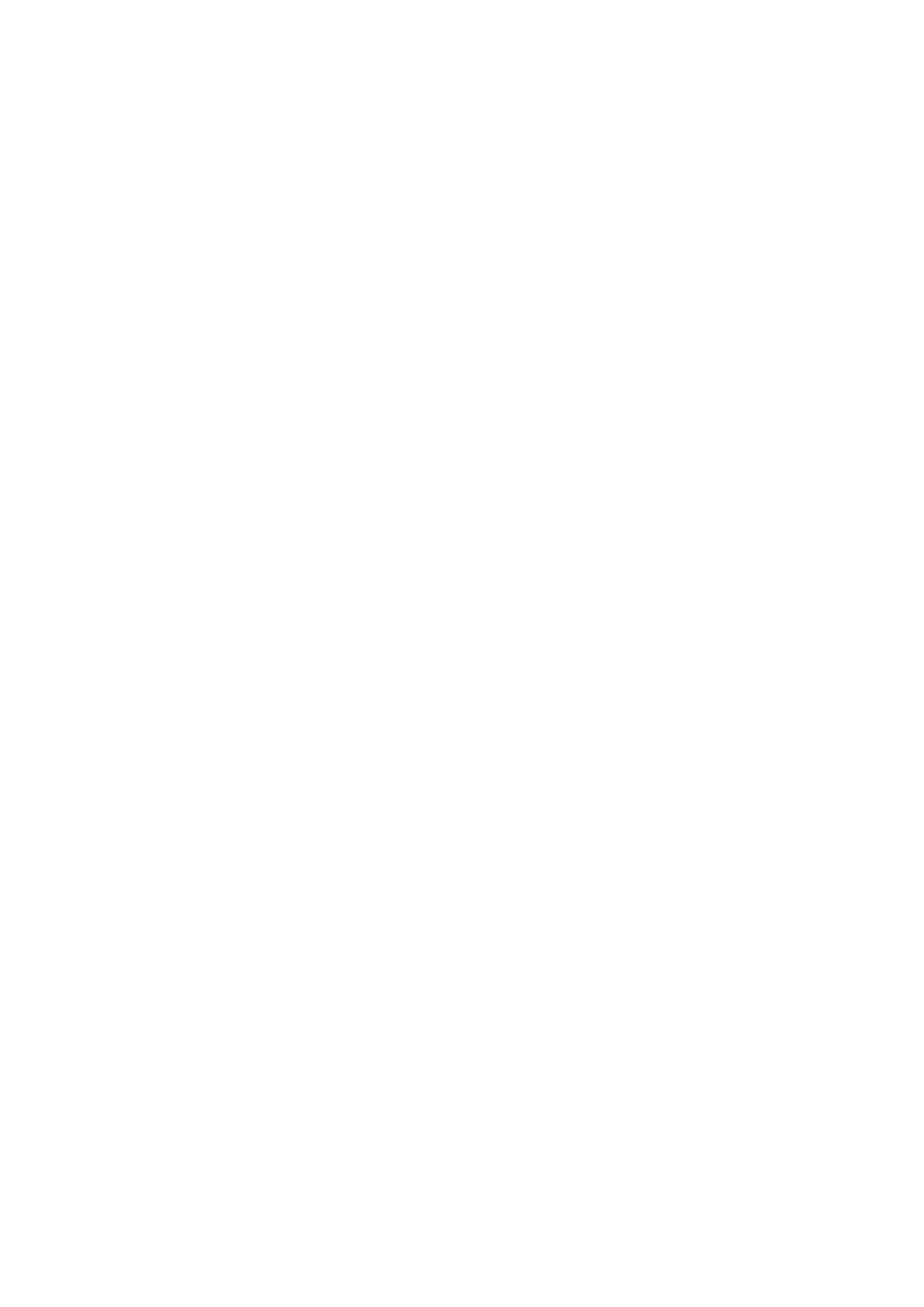## **Contents**

| 1 Topics            |  |      |
|---------------------|--|------|
|                     |  |      |
|                     |  |      |
|                     |  |      |
|                     |  |      |
|                     |  |      |
| 2 Brief description |  | 1803 |
| 3 Publications 2012 |  |      |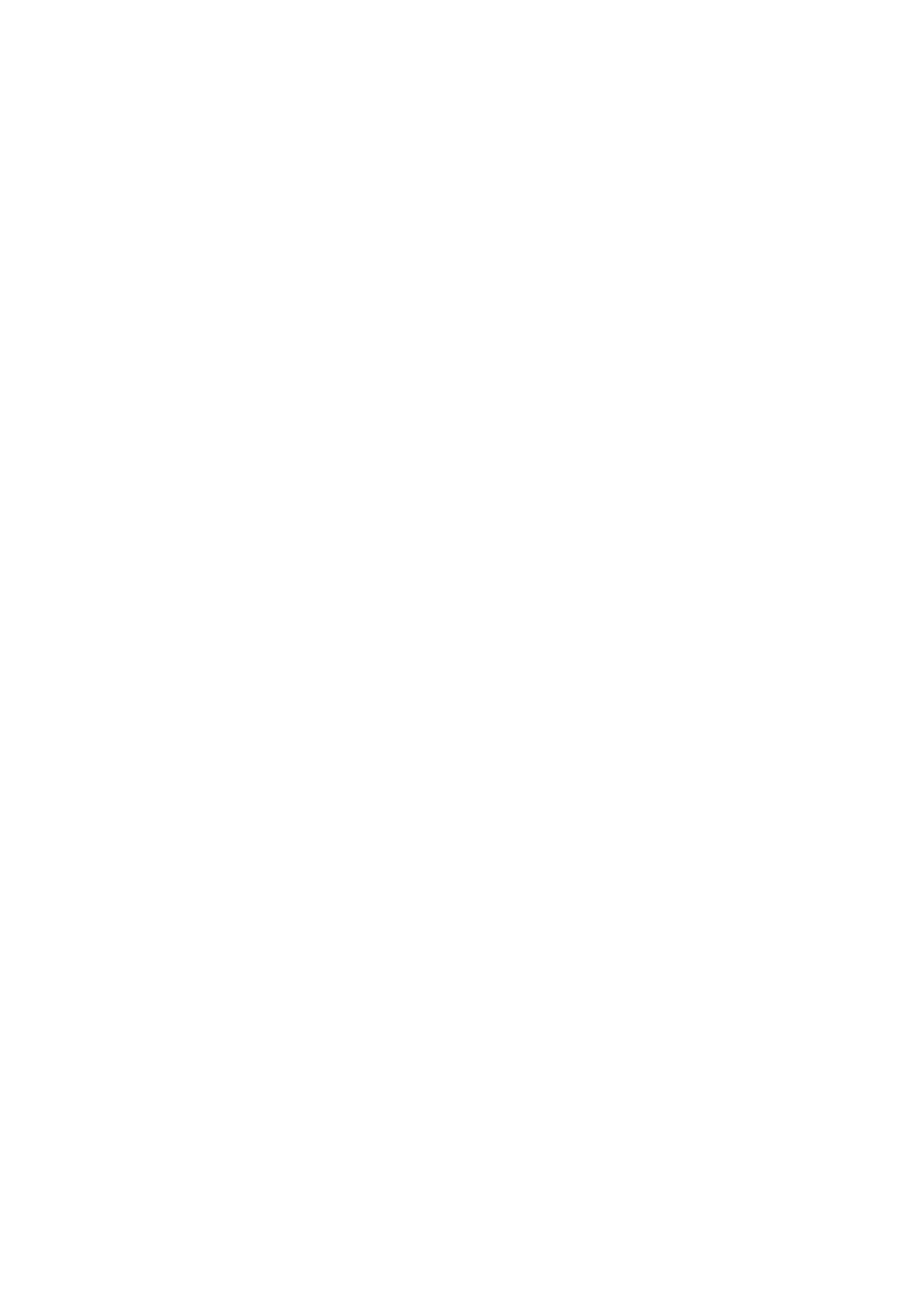# <span id="page-4-0"></span>1 Topics

- Supernovae (Photometric and Spectroscopic Evolution, Rates)
- Supernova and Gamma-ray Burst connection
- Novae
- Supernovae Ia and Gamma-ray Bursts as rulers for cosmological parameters

#### <span id="page-4-1"></span>1.1 ICRANet participants

- Carlo Luciano Bianco
- Letizia Caito
- Luca Izzo
- Massimo Della Valle

#### <span id="page-4-2"></span>1.2 Past collaborators

- John Danziger (INAF-Trieste)
- Roberto Gilmozzi (ESO, Garching, Munchen)
- Mario Livio (STScI, Baltimore)
- Piero Madau (Santa Cruz, California University)
- Nino Panagia (STScI, Baltimore)
- Saul Perlmutter (Lawrence Berkeley National Laboratory, University of California)
- Sumner Starrfield (Arizona State University)
- Robert Williams (STScI, Baltimore)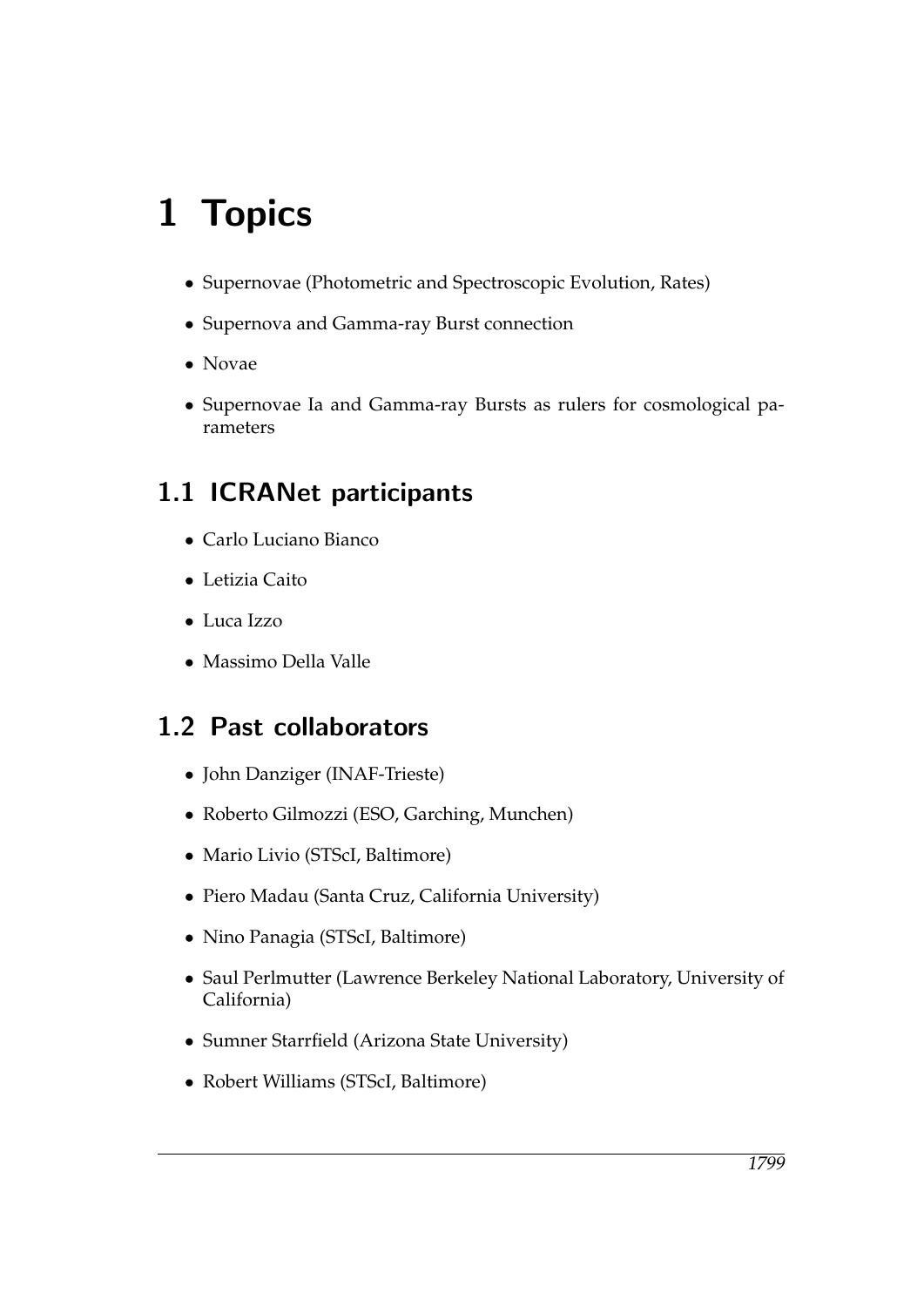### <span id="page-5-0"></span>1.3 Ongoing collaborations

- Lorenzo Amati (INAF-Bologna)
- Guido Chincarini (Bicocca University, Milano) and the SWIFT team
- Filippo Frontera (Ferrara University)
- Roberto Gilmozzi (ESO, Garching, Munchen)
- Filippo Mannucci (INAF-Arcetri, Firenze)
- Dani Maoz (Tel-Aviv University)
- Francesca Matteucci (Trieste University, Trieste)
- Ken Nomoto (University of Tokyo)
- Nino Panagia (STScI, Baltimore)
- Andrea Pastorello (Queen's University, Belfast)
- Martin Henze (MPE-Garching)
- Evan Scannapieco (Arizona State University)
- Robert Williams (STScI, Baltimore)
- Bruno Leibundgut (ESO)
- Adam Riess (STScI & Hopkins University)
- Martin Henze (Max-Planck)
- Enrico Cappellaroc (INAF-Padova)
- Massimo Turatto (INAF-Padova)

### <span id="page-5-1"></span>1.4 Sabatical Visits, 2005-2010

- European Southern Observatory, Munchen (2005)
- STScI, Baltimore, (2005)
- KAVLI Institute, Santa Barbara (2006, 2007)
- Tokyo University (2006)
- Dark Cosmology Center, Niels Bohr Institute, Copenhagen (2007)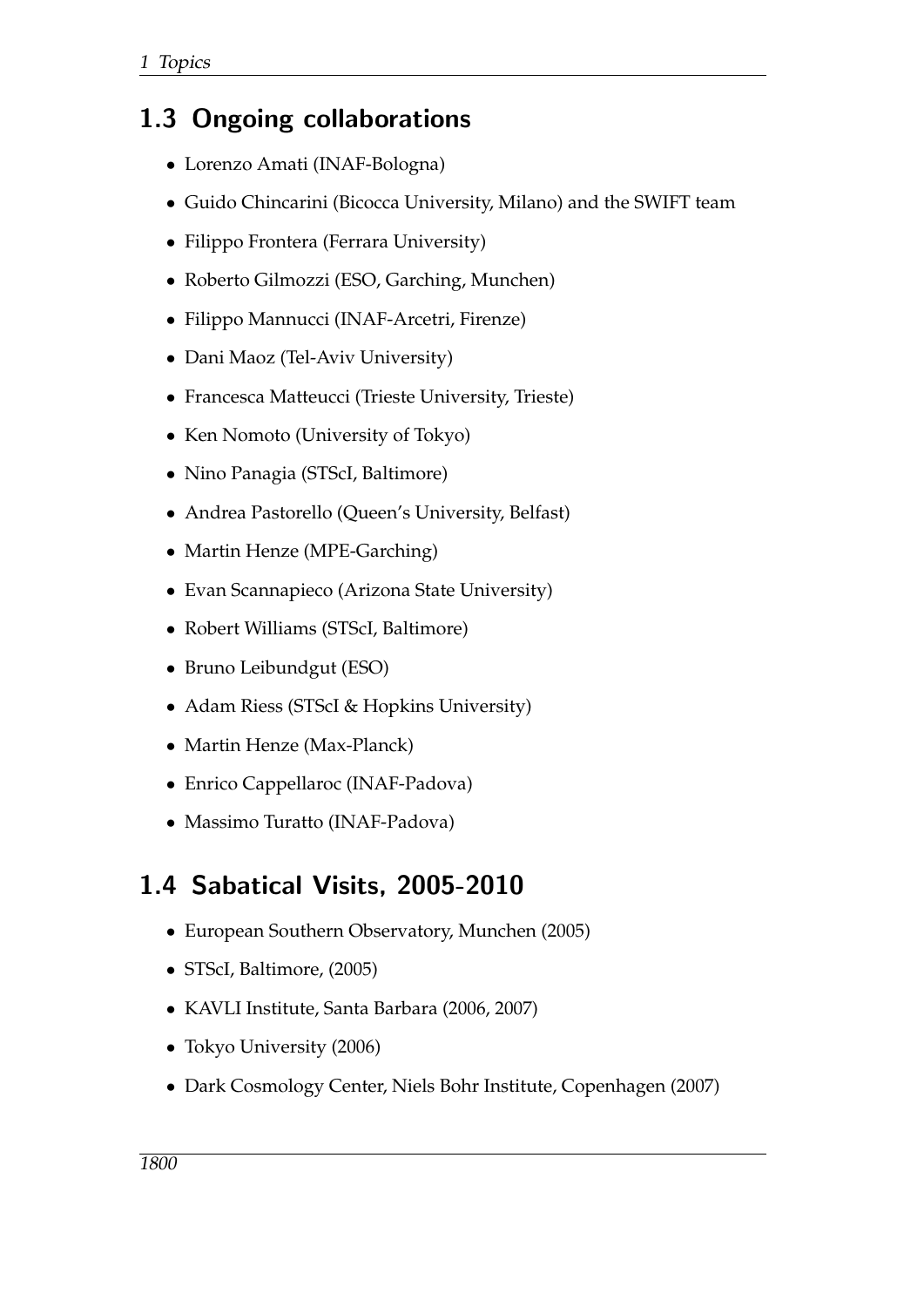- Aspen Center for Physics (2007)
- Queen's University, Belfast (2007)
- European Southern Observatory, Munchen (2008-2009)

#### <span id="page-6-0"></span>1.5 Students

- Luca Izzo (IRAP PhD, Italy)
- Husne Dereli (IRAP PhD, Turky)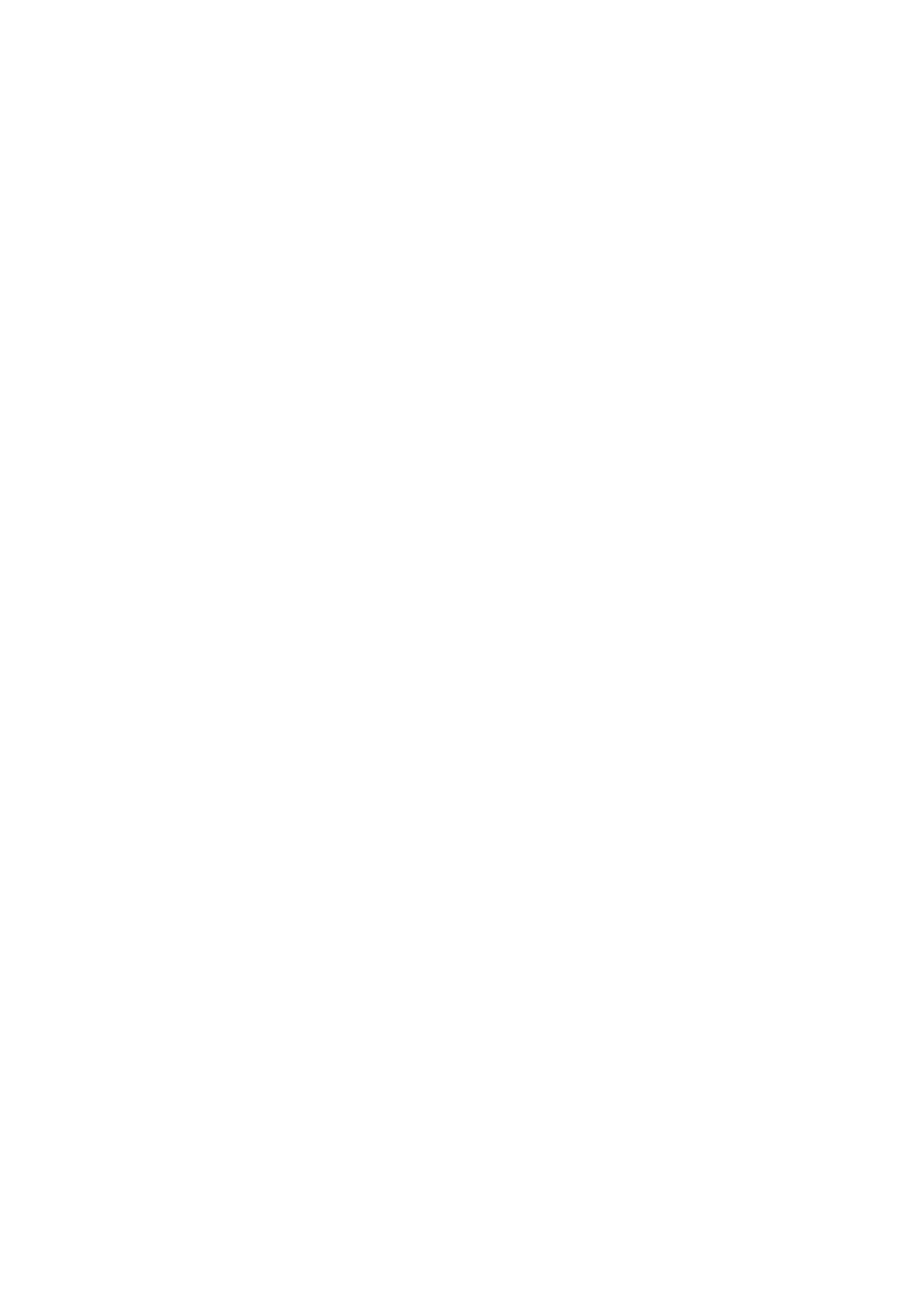### <span id="page-8-0"></span>2 Brief description

My research field concern the study of several classes of transient phenomena such as: supernovae, gamma-ray bursts and novae .

Gamma-ray bursts and their Afterglows. My interest in this area started in 2000 when I became member of the SWIFT follow-up team. Most efforts were (and still are) devoted to the study of the connection between Supernovae and GRBs. Currently, I'm PI of a VLT proposal A spectroscopic study of the Supernova/GRB connection aimed at following the spectroscopic evolution of nearby SN-GRB associations. This project is carried out in collaboration with other members of SWIFT follow-up team. I point out 4 highlights from this programme, occurred in 2008/2011: i) the discovery of a transition object (SN 2008D/XRF 080109) between GRBs and standard Core-Collapse SNe; ii) the detection of a GRB-SN at z=0.53 and iii) the discovery of GRB 090423 at z=8.1 that is the farthest GRB ever (spectroscopically) confirmed; iv) the discovery and the follow-up of a new case of association between GRBs and SNe, i.e. GRB100316D/SN 2010bh, which takes advantage of the performances of X-shooter at VLT.

Supernovae. Photometric and the spectroscopic study of all types of SNe (Ia, Ib/c, II-linear, II-plateau) near maximum light and at late stages and their theoretical modeling. The observations at maximum provide us with the necessary data for using SNe (Ia and II) as standard candles. The observations at later stages allow one to discriminate among different energy sources (i.e. radioactive decay, pulsar, light-echo), to model the mechanisms of the explosion, and to shed light on the nature of the progenitor (In collaboration with N. Panagia and the Padova and Belfast SN groups.)

Supernovae at high z. The study of Supernovae has been extended to objects at high-z. The search for SNe at high z is twofold important. On the one hand the evolution of the SN rate with redshift contains unique information on the star formation history of the universe, the IMF of stars and the nature of the progenitors in Type Ia events. On the other hand SNeI-a at *z* ∼ 1 − 1.5 are valuable tracers of cosmological models . Both aspects are currently investigated both on observational and theoretical grounds. We currently have an ESO proposal at VLT, "SN rate at high redshift and the composition of the universe" (PI B.Leibundgut in collaboration with P. Rosati, D. Maoz. S. Blondin, M. Postman and A. Riess) which has been awarded with 40h at VLT.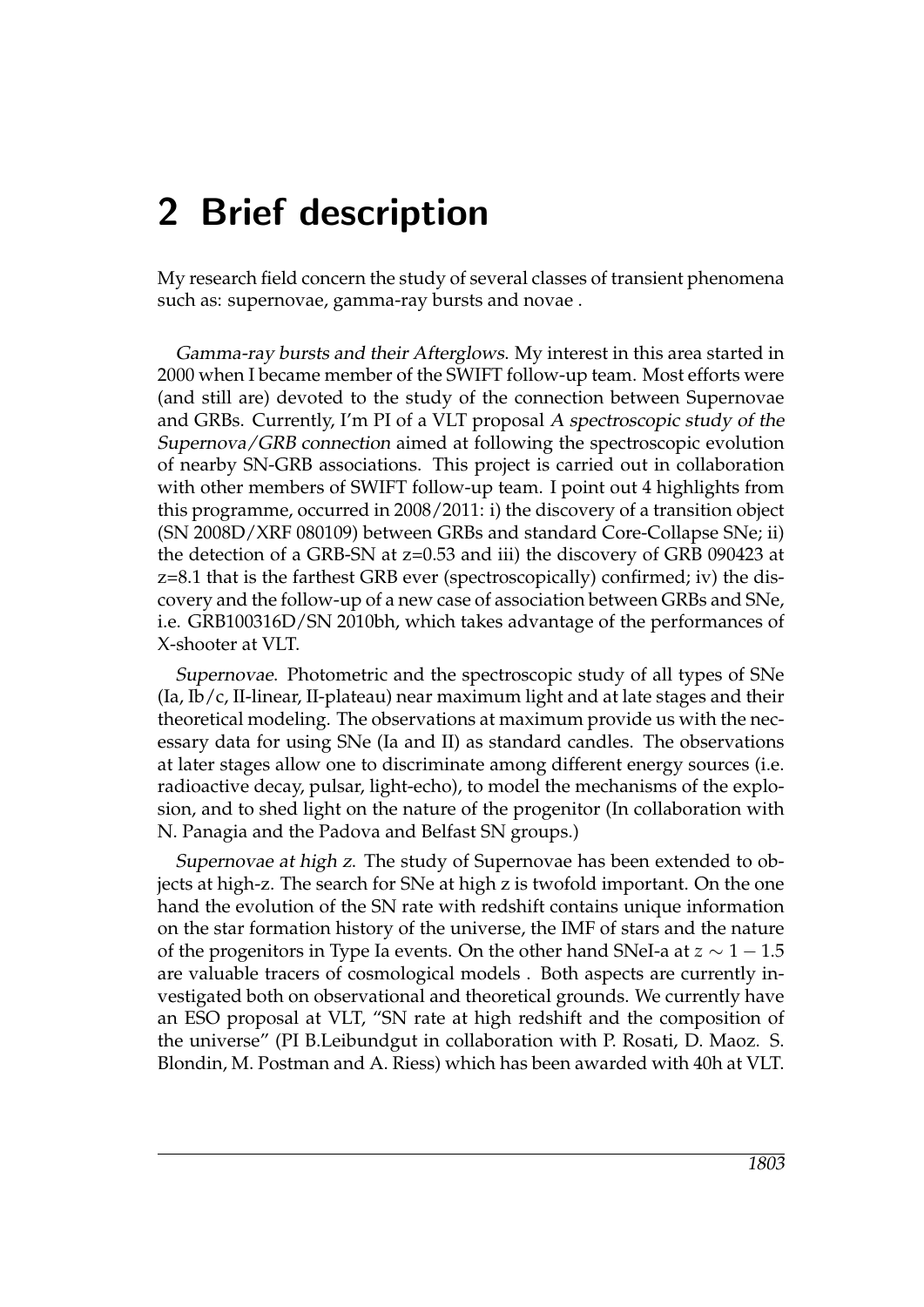Search for obscured Supernovae. The "true" value of the SN rate is considerably underestimated because of extinction. This problem can be partially solved by observing in the infrared. We have started two NIR SN searches in ultra-luminous galaxies, the former at NTT and TNG the latter with HST-NICMOS (In collaboration with F. Mannucci, R. Maiolino and G. Cresci).

Search for environmental effects on the properties of type Ia SNe. This is a long-term project (in collaboration with F. Mannucci, Nino Panagia, R. Gilmozzi and F. Matteucci) aimed at throwing light on the still unknown origin of the progenitors of type Ia Supernovae. Our results have been reported in 10 papers so far published (since 2005), see items 5 and 8.

Novae. The systematic study of extragalactic novae in galaxies of different Hubble types has shown, that nova frequency (number of nova outburst per year) depends on the Hubble type of the parent galaxy. In particular, we find that spiral galaxies are more prolific nova producers, by a factor about 4, in units of K-band luminosity, than ellipticals and S0's. We show that this result could be explained by assuming that novae in late– and early–type galaxies originate from two different classes of progenitors. This result has been recently confirmed by X-ray monitoring of Super-Soft sources observed in M31 (see item 2 and 3).

The use of the maximum magnitude *vs.* rate of decline relationship, calibrated on the nova population of M31 and LMC, has allowed us to re-define the distance scale from the Local Group up to Fornax cluster and to measure the Hubble constant. The distance moduli so derived compare very well (i.e. within 0.2 mags) with those obtained via Cepheids, thus demonstrating that classical novae are indeed good distance indicators perfectly suitable to calibrate the absolute magnitude at maximum of type Ia occurred in early type galaxies. In collaboration with R. Gilmozzi we have explored the possibility to use nova stars as standard candles for measuring the cosmological parameters, with an Extremely Large Telescope (40m). High resolution spectroscopic observations carried out with Bob Williams, Elena Mason and A. Ederoclite on a sample of galactic Novae have shown the existence of stationary material, coming from the secondary star, around the circumburst area. Implications for Nova (and possibly SN-Ia) progenitors are under investigations.

Cosmological Parameters with GRBs. Observations of SNe-Ia in the range of redshift *z* ≈ 0.3 ÷ 1.3 (Perlmutter et al. 1998; 1999; Riess et al. 1998; 2004; Schmidt et al. 1998) have shown that their peaks magnitude appear (at *z* ∼ 0.5) dimmer than expected by ∼ 0.2 mag. This result has been taken as evidence for the existence of a "cosmic jerk", then suggesting that the Universe may accelerate its expansion. On the other hands the cosmological interpretation rely on the lack of evolutionary effects on progenitors of type Ia SNe. Recent results on SNe-Ia progenitors, which imply the existence of two different classes of progenitors for SNe-Ia (Della Valle & Panagia 2003,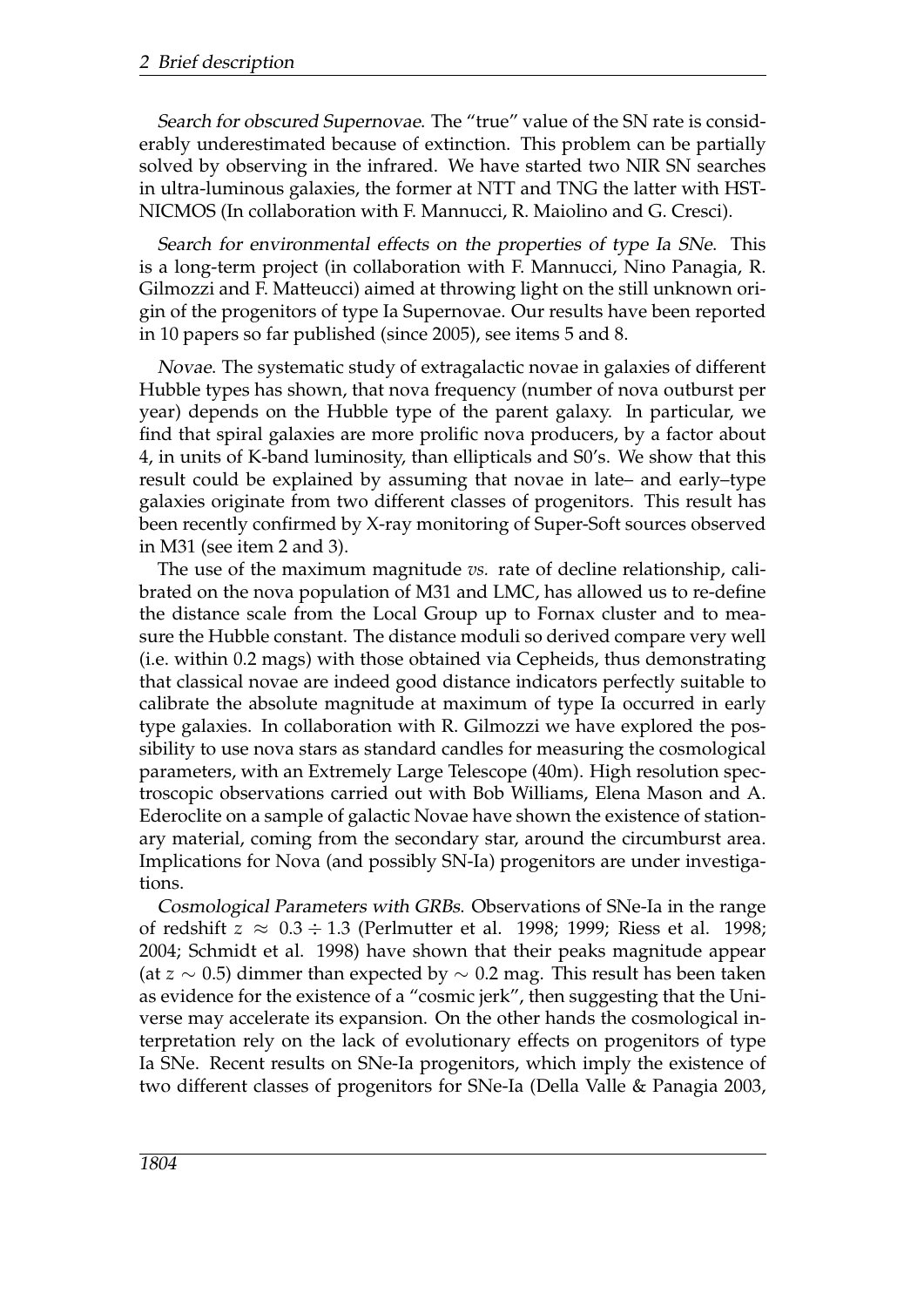Della Valle et al. 2005, Mannucci et al. 2005, 2006, 2007, Sullivan et al. 2006, Aubourg et al. 2007) occuring in different environments and at different redshift, may cast some doubts on this assumption. In addition recent versions of the Hubble diagramm for SNe-Ia (e.g. Wood-Vasey et al. 2006) display peculiar distributions of the residuals, which are also suggestive for the presence of systematics. This situation calls for an independent measurement of the cosmological parameters besides the one obtained via SNe-Ia. We show that GRBs can be used to measure Ω*<sup>M</sup>* (see Amati et al. 2008; Della Valle & Amati 2008).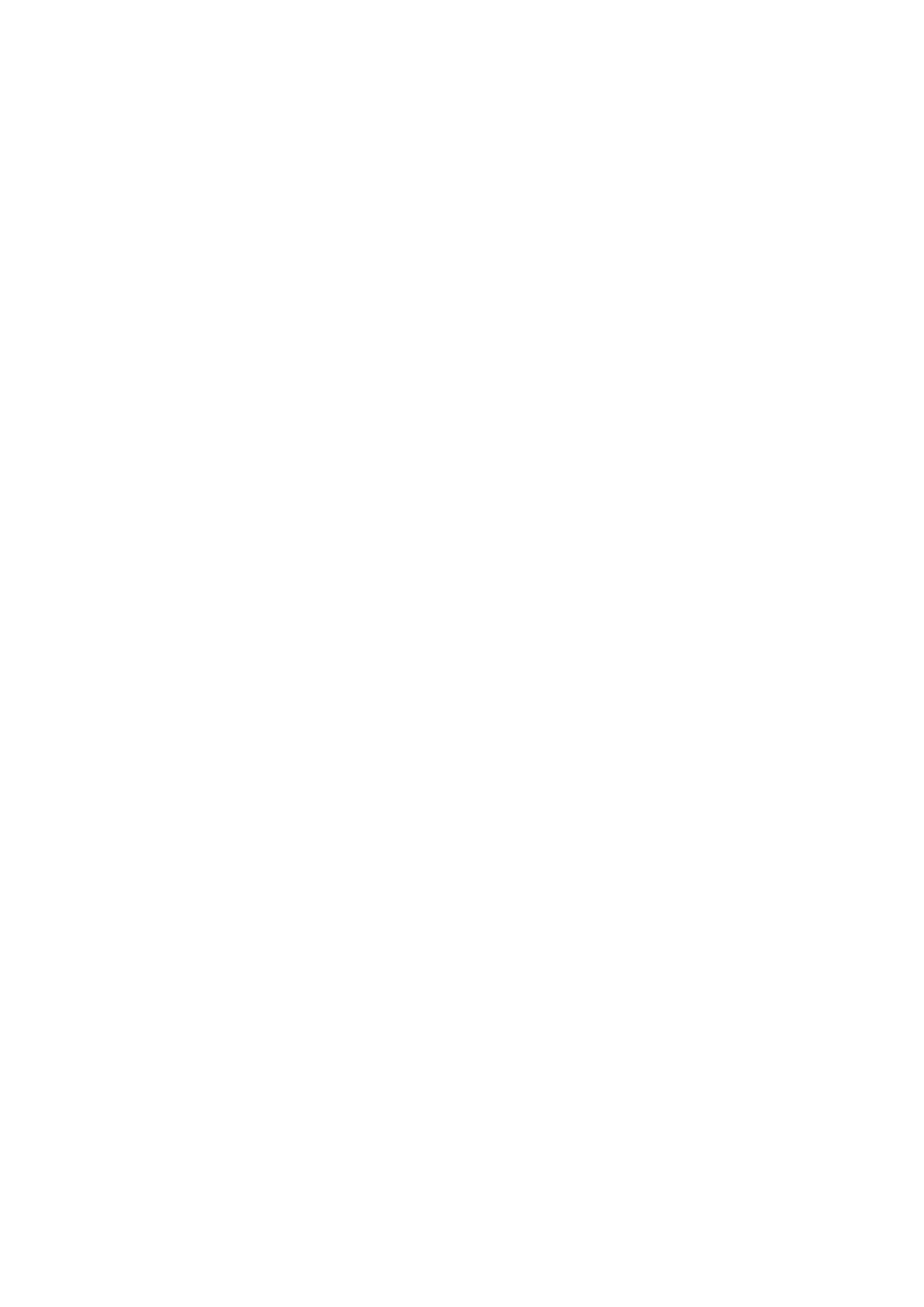### <span id="page-12-0"></span>3 Publications 2012

1. Supernovae and Gamma-Ray Bursts: 10 Years of Observations, Della Valle, M. 2012 Proceedings of the Twelfth Marcel Grossmann Meeting on General Relativity, edited by Thibault Damour, Robert T. Jantzen and Remo Ruffini. Singapore: World Scientific, 2012, p.261

In this paper I have shortly reviewed the observational status of the Supernova and Gamma-ray bursts connection, including some of the most recent cases: such as GRB 081007/SN 2008hw at z=0.53 and SN 2008D associated with GRB 080109, a borderline object that may link GRBs with "standard" core-collapse events.

2. Monitoring AGNs and transient sources with the Wide Field X-ray Telescope, Paolillo et al. 2012, Memorie della Societa Astronomica Italiana Supplement, v.19, p.264 (2012)

The Wide Field X-ray Telescope (WFXT) is a proposed mission concept with a high survey speed, due to the combination of large field of view (FOV), effective area and sharp PSF across the whole FOV. A mission such as WFXT will detect a large number of variable and transient X-ray sources during its operating lifetime. We present estimates of the WFXT capabilities in the time domain, allowing to study variability of thousand of AGNs with significant detail, as well as to constrain the rates and properties of hundreds of X-ray Flashes/faint GRBs, Tidal Disruption Events, ULXs, Type-I bursts etc. The planned WFXT extragalactic surveys would thus allow to trace variable and transient X-ray populations over cosmological volumes.

3. The old nova CP Puppis: a carbon nova and asynchronous polar? , Bianchini et al. 2012, A&A, 539, 94

CP Pup (Nova Pup 1942) showed outburst and quiescent characteristics indicating a very massive white dwarf, yet the standard spectroscopic dynamical analysis assuming an accretion disk yields an extremely low value for the white dwarf mass. However, some physical parameters and the accretion geometry are still poorly known. The nova was spectroscopically monitored between 1988 and 1996. We analyzed the whole data set in order to redetermine the spectroscopic period and examine its stability. We also looked for chemical anomalies in the spectrum. The average 1996 spectrum yields information on the chemical composition of the binary. We also searched the mean period using the multi-year data set. From the radial velocities of our complete data set we derive the most probable average spectroscopic pe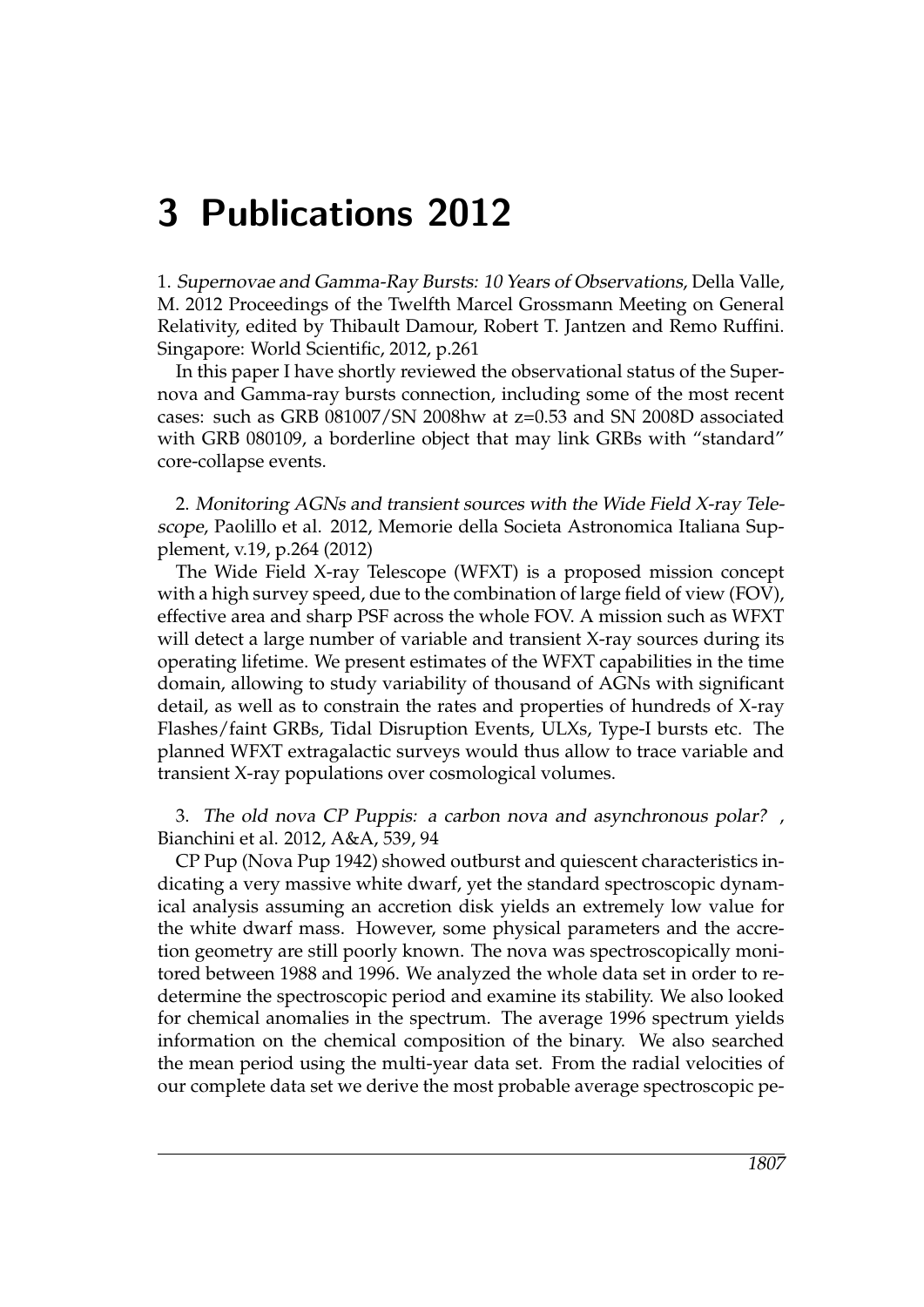riod and tentatively suggest revised ephemeris. However, we demonstrate that the period is intrinsically unstable. We show that a standard accretion disk model does not explain all the spectroscopic features observed nor the variability of the spectroscopic period. We suggest that only interpreting the system as a slightly asynchronous polar would fit the data. The mean optical spectrum of CP Pup shows also an enhanced carbon abundance. Non solar abundances in the accreted material are unexpected and interesting, confirming that the nature of the secondaries of old novae should be studied more in detail. In fact, in CP Pup, as in other novae, the enhanced carbon is an important clue to the pre-outburst evolution, implying that the secondary was heavily polluted with carbon and helium during the common envelope phase of the pre-cataclysmic binary by a relatively massive primary that filled its Roche lobe during the third dredge up on the asymptotic giant branch.

4. Evidence for Type Ia Supernova Diversity from Ultraviolet Observations with the Hubble Space Telescope, Wang et al. 2012, ApJ,

We present ultraviolet (UV) spectroscopy and photometry of four Type Ia supernovae (SNe 2004dt, 2004ef, 2005M, and 2005cf) obtained with the UV prism of the Advanced Camera for Surveys on the Hubble Space Telescope. This data set provides unique spectral time series down to 2000 . Significant diversity is seen in the near-maximum-light spectra ( $\sim 2000 - 3500\text{\AA}$ ) for this small sample. The corresponding photometric data, together with archival data from Swift Ultraviolet/Optical Telescope observations, provide further evidence of increased dispersion in the UV emission with respect to the optical. The peak luminosities measured in the uvw1/F250W filter are found to correlate with the B-band light-curve shape parameter ∆*m*15(*B*), but with much larger scatter relative to the correlation in the broadband B band (e.g., ∼ 0.4*mag* versus ∼ 0.2*mag* for those with 0.8*mag* < ∆*m*15(*B*) < 1.7*mag*). SN 2004dt is found as an outlier of this correlation (at  $> 3\sigma$ ), being brighter than normal SNe Ia such as SN 2005cf by ∼ 0.9*magand* ∼ 2.0*mag* in the uvw1/F250W and uvm2/F220W filters, respectively. We show that different progenitor metallicity or line-expansion velocities alone cannot explain such a large discrepancy. Viewing-angle effects, such as due to an asymmetric explosion, may have a significant influence on the flux emitted in the UV region. Detailed modeling is needed to disentangle and quantify the above effects.

5. The Highly Energetic Expansion of SN 2010bh Associated with GRB 100316D, Bufano et al. 2012, ApJ, 753, 67

We present the spectroscopic and photometric evolution of the nearby  $(z =$ 0.059) spectroscopically confirmed Type Ic supernova, SN 2010bh, associated with the soft, long-duration gamma-ray burst (X-ray flash) GRB 100316D. Intensive follow-up observations of SN 2010bh were performed at the ESO Very Large Telescope (VLT) using the X-shooter and FORS2 instruments. Thanks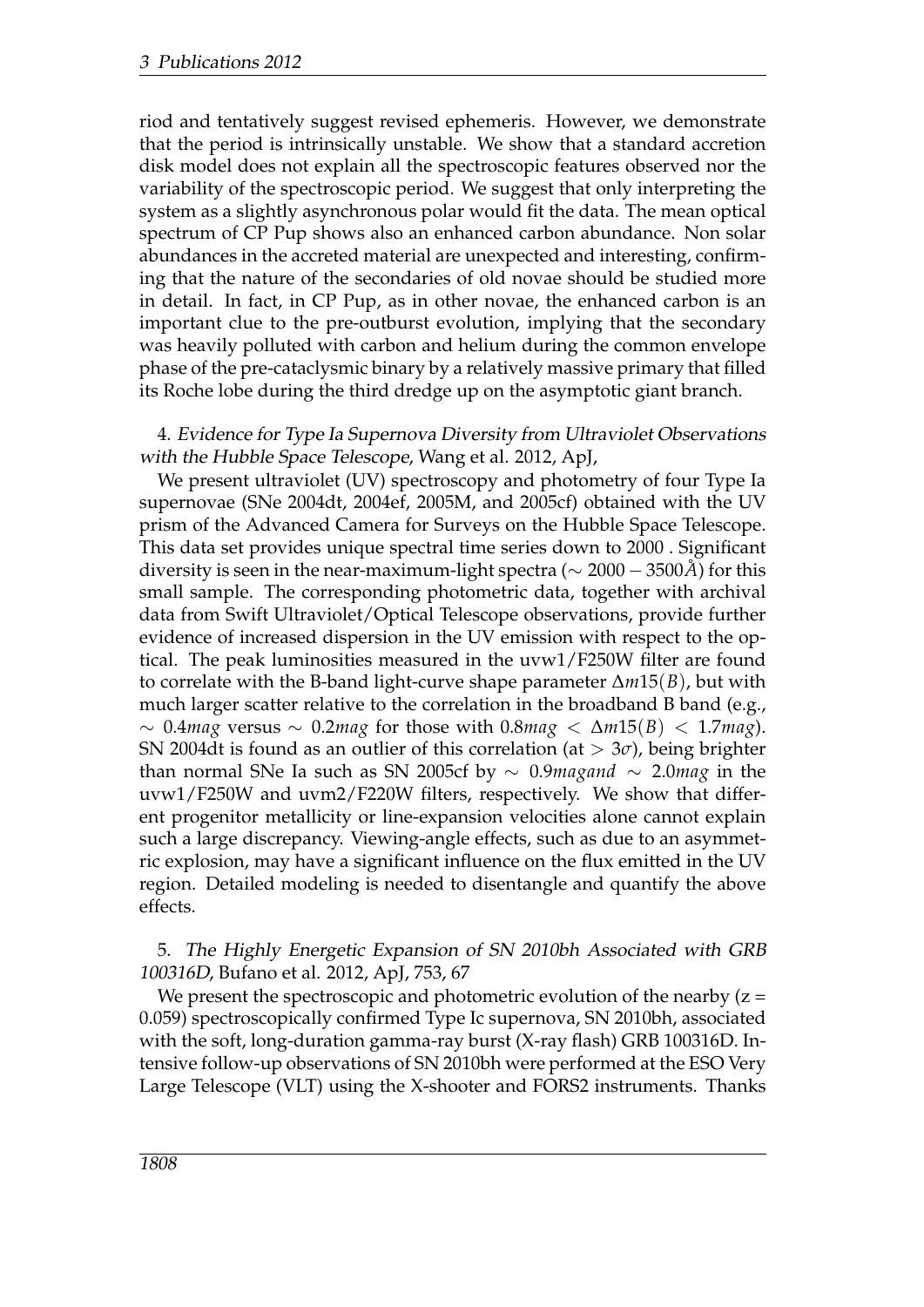to the detailed temporal coverage and the extended wavelength range (3000−  $24800\AA$ ), we obtained an unprecedentedly rich spectral sequence among the hypernovae, making SN 2010bh one of the best studied representatives of this SN class. We find that SN 2010bh has a more rapid rise to maximum brightness  $(8.0 \pm 1.0 \text{ rest-frame days})$  and a fainter absolute peak luminosity (*Lbol* ∼ 31042*ergs* − 1) than previously observed SN events associated with GRBs. Our estimate of the ejected 56Ni mass is  $0.12 \pm 0.02 M_{\odot}$ . From the broad spectral features, we measure expansion velocities up to 47,000 km s-1, higher than those of SNe 1998bw (GRB 980425) and 2006aj (GRB 060218). Helium absorption lines He I 5876 and He I 1.083 *µ*m, blueshifted by ∼ 20, 000 − 30, 000*kms* − 1 and ∼ 28, 000 − 38, 000*kms* − 1, respectively, may be present in the optical spectra. However, the lack of coverage of the He I 2.058 *µ*m line prevents us from confirming such identifications. The nebular spectrum, taken at  $\sim$  186 days after the explosion, shows a broad but faint [O I] emission at 6340Å. The light curve shape and photospheric expansion velocities of SN 2010bh suggest that we witnessed a highly energetic explosion with a small ejected mass (E k 1052 erg and Mej ∼ 3*M*). The observed properties of SN 2010bh further extend the heterogeneity of the class of GRB SNe.

6. Metallicity effects on cosmic Type  $Ib/c$  supernovae and gamma-ray burst ratesD, Grieco et al. 2012, MNRAS, 423, 3049

Type Ib/c supernovae (SNe Ib/c) are likely to be associated with long gamma-ray bursts (GRBs), and therefore it is important to compare the SN rate in galaxies with the GRB rate. To do this we computed SN Ib/c rates in galaxies of different morphological types (ellipticals, spirals and irregulars) by assuming different histories of star formation and different SN Ib/c progenitors. We included some recent suggestions about the dependence of the minimum mass of single Wolf-Rayet (WR) stars on the stellar metallicity and therefore on galactic chemical evolution. We adopted several cosmic star formation rates (i.e. relative to a comoving unitary volume of the Universe) as a function of cosmic time, either observationally or theoretically derived, including the one computed with our galaxy models. We then computed the cosmic SN Ib/c rates. Our results show that the predicted SN Ib/c rates in spirals and irregulars can reproduce well the present observed rates if both single WR stars and massive binary systems are taken into account as SN Ib/c progenitors. The metallicity effects on the minimum mass for single WR stars are evident mainly in the early phases of galaxy evolution and do not influence substantially the predicted local Type Ib/c rates. We reached the following conclusions. (i) The ratio cosmic GRB rate /cosmic Type Ib/c rate varies in the range 10-2-10-4 in the whole redshift range, thus suggesting that only a small fraction of all SNe Ib/c gives rise to GRBs. (ii) The metallicity dependence of SN Ib/c progenitors produces lower cosmic SN Ib/c rates at early times, for any chosen cosmic star formation rate. (iii) Different the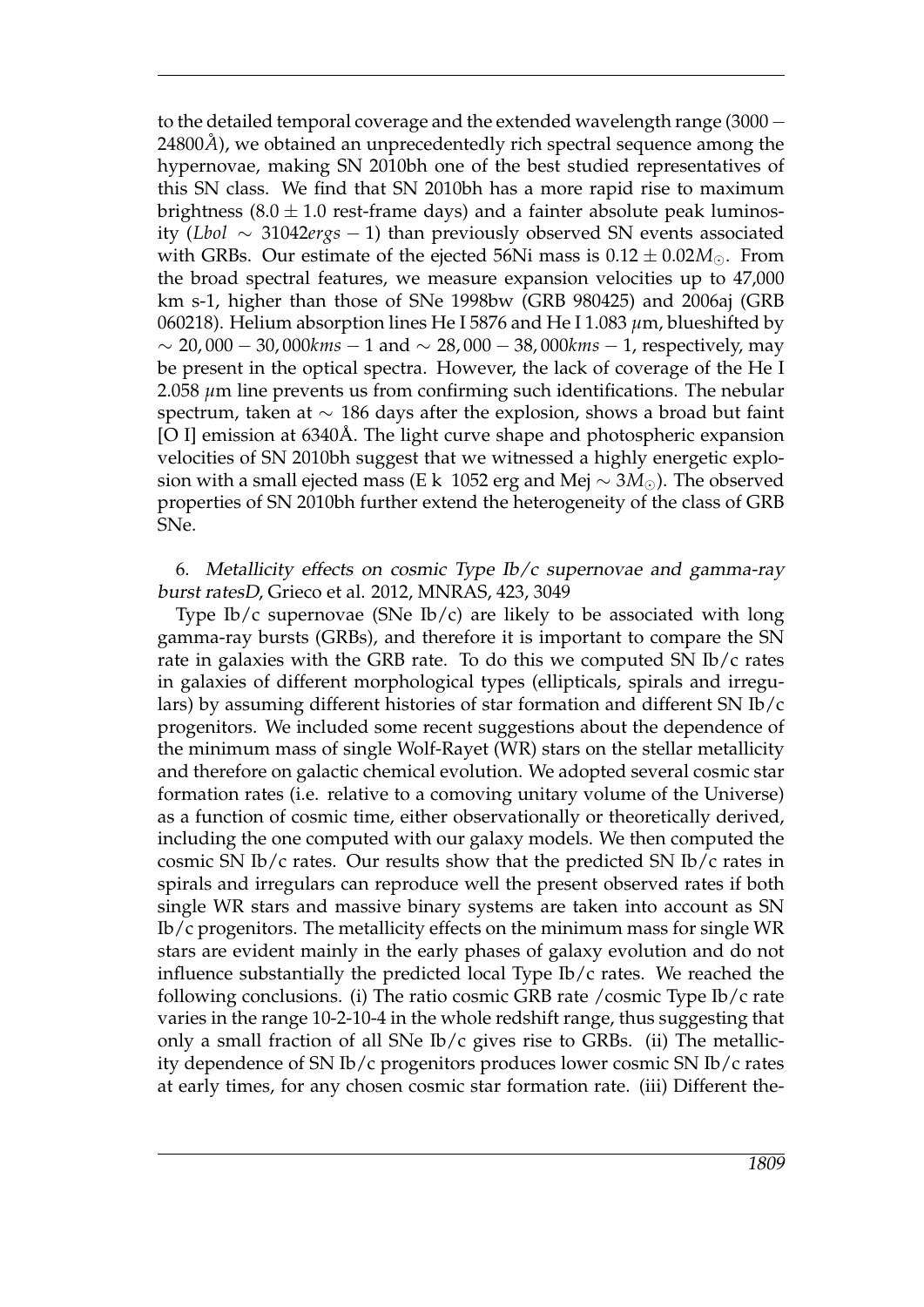oretical cosmic star formation rates, computed under different scenarios of galaxy formation, produce SN Ib/c cosmic rates that differ mainly at very high redshifts. However, it is difficult to draw firm conclusions on the highredshift trend because of the large uncertainties in the data. (iv) GRBs can be important tracers of star formation at high redshifts if their luminosity function does not vary with redshift, and they can help in discriminating among galaxy formation models.

7. M31N 2008-05d: a M 31 disk nova with a dipping supersoft X-ray lightcurve, Henze et al. 2012, A&A, 544, 44

Classical novae (CNe) represent a major class of supersoft X-ray sources (SSSs) in the central region of our neighbouring galaxy M 31. Significantly different SSS properties of CNe in the M 31 bulge and disk wereindicated by recent X-ray population studies, which however considered only a small number of disk novae. We initiated a target of opportunity (ToO) program with XMM-Newton to observe the SSS phases of CNe in the disk of M 31 and improve the database for further population studies. We analysed two XMM-Newton ToO observations triggered in Aug. 2011 and Jan. 2012, respectively, and extracted X-ray spectra and light curves. Results: We report the discovery of an X-ray counterpart to the M 31 disk nova M31N 2008-05d. The X-ray spectrum of the object allows us to classify it as a SSS parametrised by a blackbody temperature of  $32 \pm 6$  eV. More than three years after the nova outburst, the X-ray light curve of the SSS exhibits irregular, broad dip features. These dips affect primarily the very soft part of the X-ray spectrum, which might indicate absorption effects. Dipping SSS light curves are rarely observed in M 31 novae. As well as providing an unparalleled statistical sample, the M 31 population of novae with SSS counterparts produces frequent discoveries of unusual objects, thereby underlining the importance of regular monitoring.

8. U Scorpii 2010 outburst: a new understanding of the binary accretion disk and the secondary star, Mason et al. 2012, A&A, 544, 149

We present optical and near-infrared (NIR) spectroscopic observations of U Sco 2010 outburst. From the analysis of lines profiles we identify a broad and a narrow component and show that the latter originates from the reforming accretion disk. We show that the accretion resumes shortly after the outburst, on day +8, roughly when the super-soft (SSS) X-ray phase starts. Consequently U Sco SSS phase is fueled (in part or fully) by accretion and should not be used to estimate mrem, the mass of accreted material which has not been ejected during the outburst. In addition, most of the He emission lines, and the He ii lies in particular, form in the accretion flow/disk within the binary and are optically thick, thus preventing an accurate abundance determination. A late spectrum taken in quiescence and during eclipse shows Ca II H&K, the G-band and Mg ib absorption from the secondary star. However, no other significant secondary star features have been observed at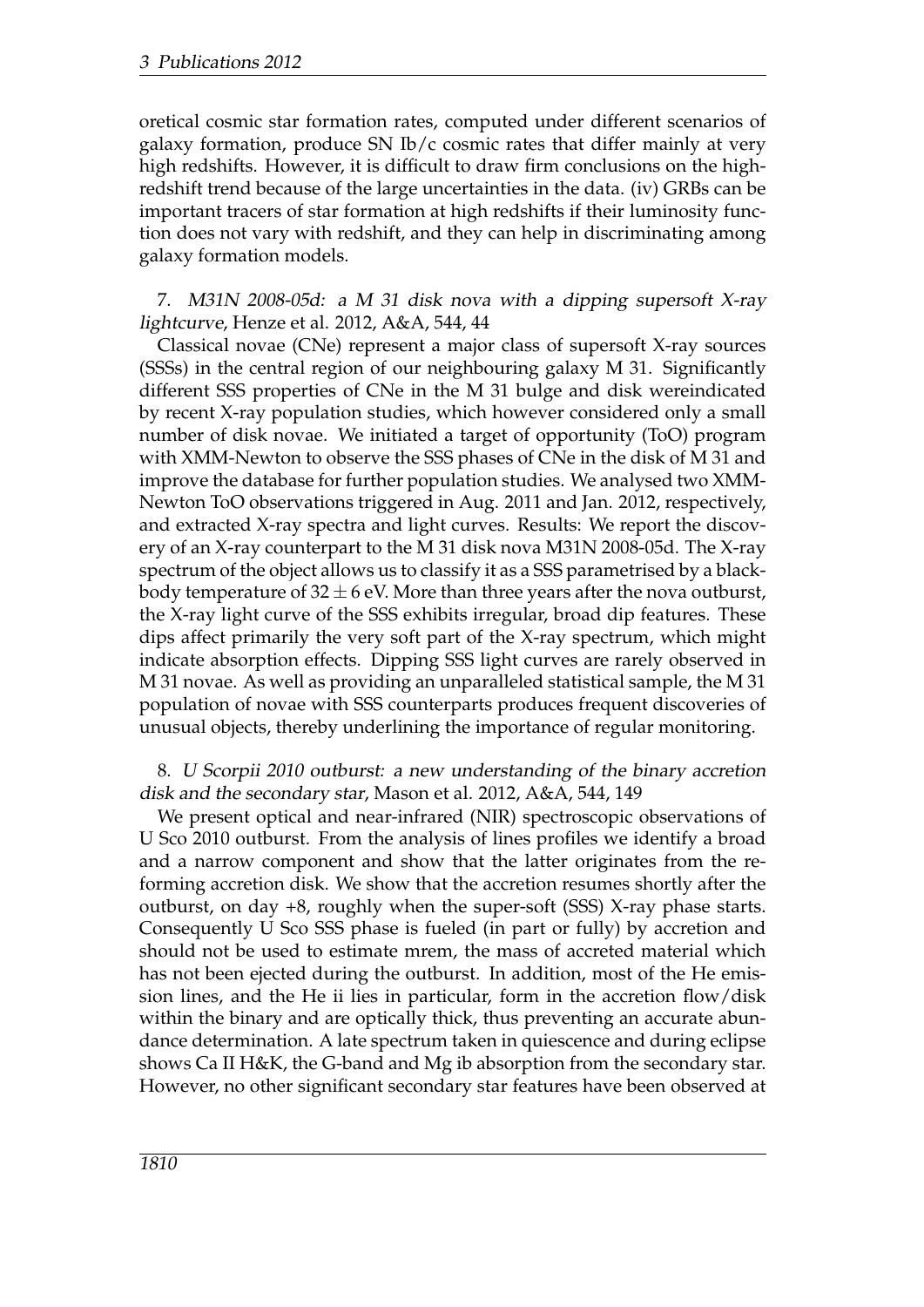longer wavelengths and in the NIR band.

9. The optical SN 2012bz associated with the long GRB 120422A, Melandri et al. 2012, A&A, 574, 82

The association of Type Ic supernovae (SNe) with long-duration gammaray bursts (GRBs) is well established. We endeavor, through accurate groundbased observational campaigns, to characterize these SNe at increasingly high redshifts. We obtained a series of optical photometric and spectroscopic observations of the Type Ic SN 2012bz associated with the Swift long-duration GRB 120422A (redshift  $z = 0.283$ ) using the 3.6-m TNG and the 8.2-m VLT telescopes during the time interval between 4 and 36 days after the burst. The peak times of the light curves of SN 2012bz in various optical filters differ, with the B-band and i'-band light curves reaching maximum at 9 and 23 rest-frame days, respectively. The bolometric light curve has been derived from individual bands photometric measurements, but no correction for the unknown contribution in the near-infrared (probably around 10-15%) has been applied. Therefore, the present light curve should be considered as a lower limit to the actual UV-optical-IR bolometric light curve. This pseudobolometric curve reaches its maximum (*Mbol* = −18.56 ± 0.06)*at*13 ± 1 restframe days; it is similar in shape and luminosity to the bolometric light curves of the SNe associated with *z* < 0.2 GRBs and more luminous than those of SNe associated with X-ray flashes (XRFs). A comparison with the model generated for the bolometric light curve of SN 2003dh suggests that SN 2012bz produced only about 15% less 56Ni than SN 2003dh, about 0.35 Msun. Similarly the VLT spectra of SN 2012bz, after correction for Galactic extinction and for the contribution of the host galaxy, suggest comparable explosion parameters with those observed in SN 2003dh (*EK* 3.510<sup>5</sup>2 erg, Mej ~  $7M_{\odot}$ ) and a similar progenitor mass ( $\sim 25 - 40M_{\odot}$ ). GRB 120422A is consistent with the Epeak - Eiso and the EX,iso - E,iso - Epeak relations. GRB 120422A / SN 2012bz shows the GRB-SN connection at the highest redshift so far accurately monitored both photometrically and spectroscopically.

#### 10. Supersoft X-rays reveal a classical nova in the M 31 globular cluster Bol 126, Henze et al. 2012, A&A, submitted, 2012arXiv1211.4736H

Classical novae (CNe) represent the main class of supersoft X-ray sources (SSSs) in the central region of our neighbouring galaxy M 31. Only three confirmed novae and three SSSs have been discovered in globular clusters (GCs) of any galaxy so far, of which one nova and two SSSs (including the nova) were found in M 31 GCs. To study the SSS state of CNe we carried out a highcadence X-ray monitoring of the M 31 central area with XMM-Newton and Chandra. We analysed X-ray and optical data of a new transient X-ray source in the M 31 GC Bol 126, discovered serendipitously in Swift observations. Our optical data set was based on regular M 31 monitoring programmes from five different small telescopes. Additionally, we made use of Pan-STARRS 1